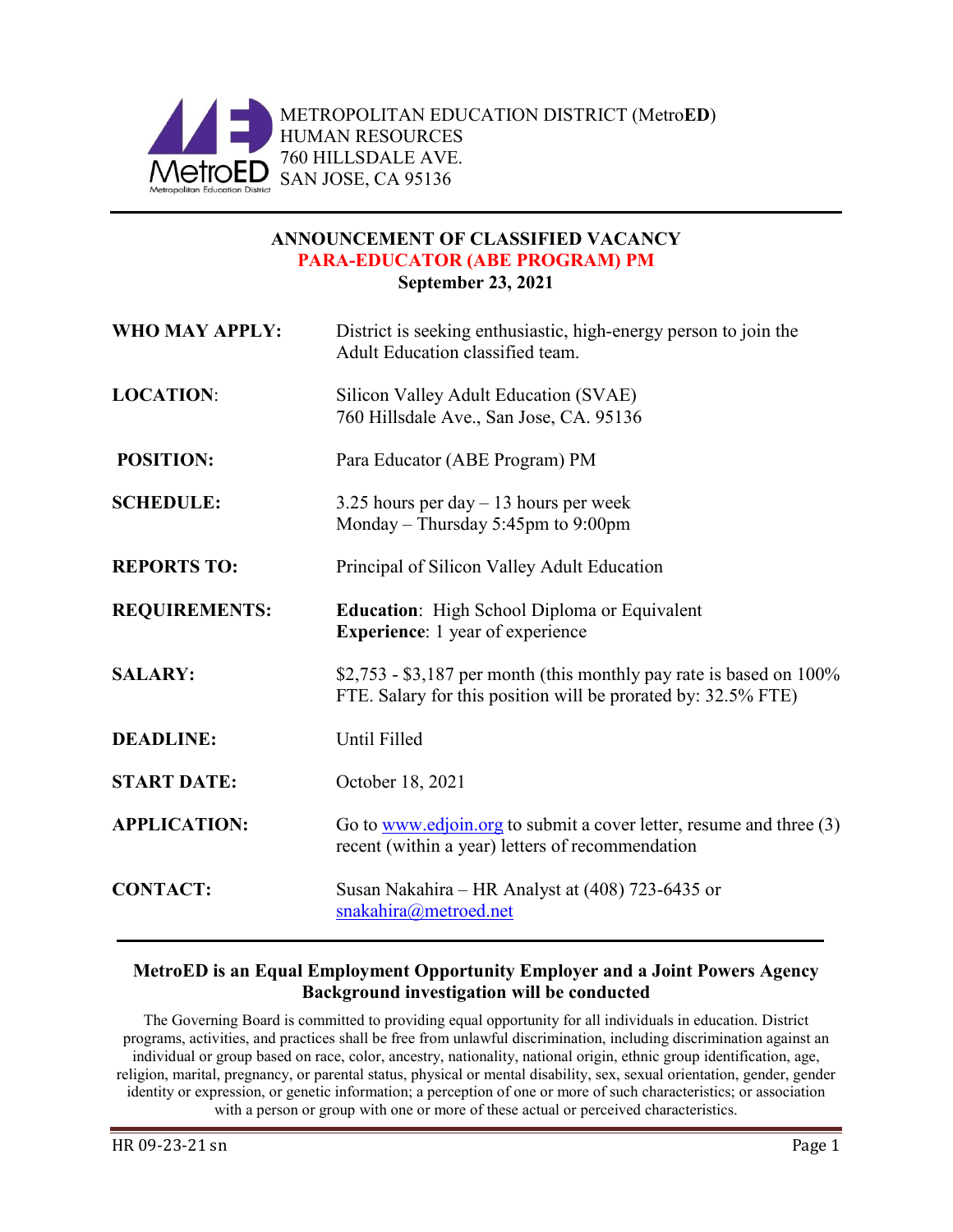

| Location:                | <b>Metropolitan Education District (MetroED)</b>                |
|--------------------------|-----------------------------------------------------------------|
|                          | 760 Hillsdale Avenue, San Jose CA 95136                         |
| <b>Reports To:</b>       | <b>Principal/SVAE</b>                                           |
| <b>Classification:</b>   | <b>Classified; CSEA bargaining Unit</b>                         |
| Date Approved:           | 3/14/1984                                                       |
| <b>Dates Revised:</b>    | 6/1996, 6/11/1997, 7/1999, 11/2000, 10/27/2015, 8/17/2016       |
| <b>Position Control:</b> | 142400, 142402, 142403, 142408, 142409, 142410, 142411, 142414, |
|                          | Salary Schedule 14, Range 20, 9.5 Month Work Year               |

### **POSITION DESCRIPTION**:

Under direct supervision of an instructor, reinforces the classroom curriculum, assists in specific academic subject areas and does a variety of clerical duties.

## **AREAS OF RESPONSIBILITIES/DUTIES**:

### **Essential Functions:**

- Assists students in specific subject areas and computer generated lab assignments
- Explains work assignments to students; provides individual and group tutoring as needed
- Monitors students in the classroom; monitors and assists on field trips
- Monitors students during closed book examinations and computer skills performance tests
- Administer, score and record student assessment tests
- Procures testing materials
- Corrects scores and records objective tests and homework assignments
- Administers make-up and other tests; observes and reports student progress and deficiencies
- Requisitions supplies
- Maintains classroom inventories for textbooks, instructional materials and resource materials
- Operates duplicating and AV equipment; performs clerical duties such as word processing
- Prepares test packets and hand-out material
- Alphabetizes and files classroom materials; monitors student sign-in sheets
- Collects lab fees
- Contacts students about prolonged absence
- May perform a variety of computer-related tasks
- Perform other related duties as required

### **EMPLOYMENT STANDARDS**:

### **Knowledge of:**

- Correct English usage, spelling, grammar and punctuation
- Principles of the subject matter of the area assigned
- Current office procedures and practices including general filing systems
- Bilingual ability in specified language skills may be necessary
- Basic computer operations and terminology